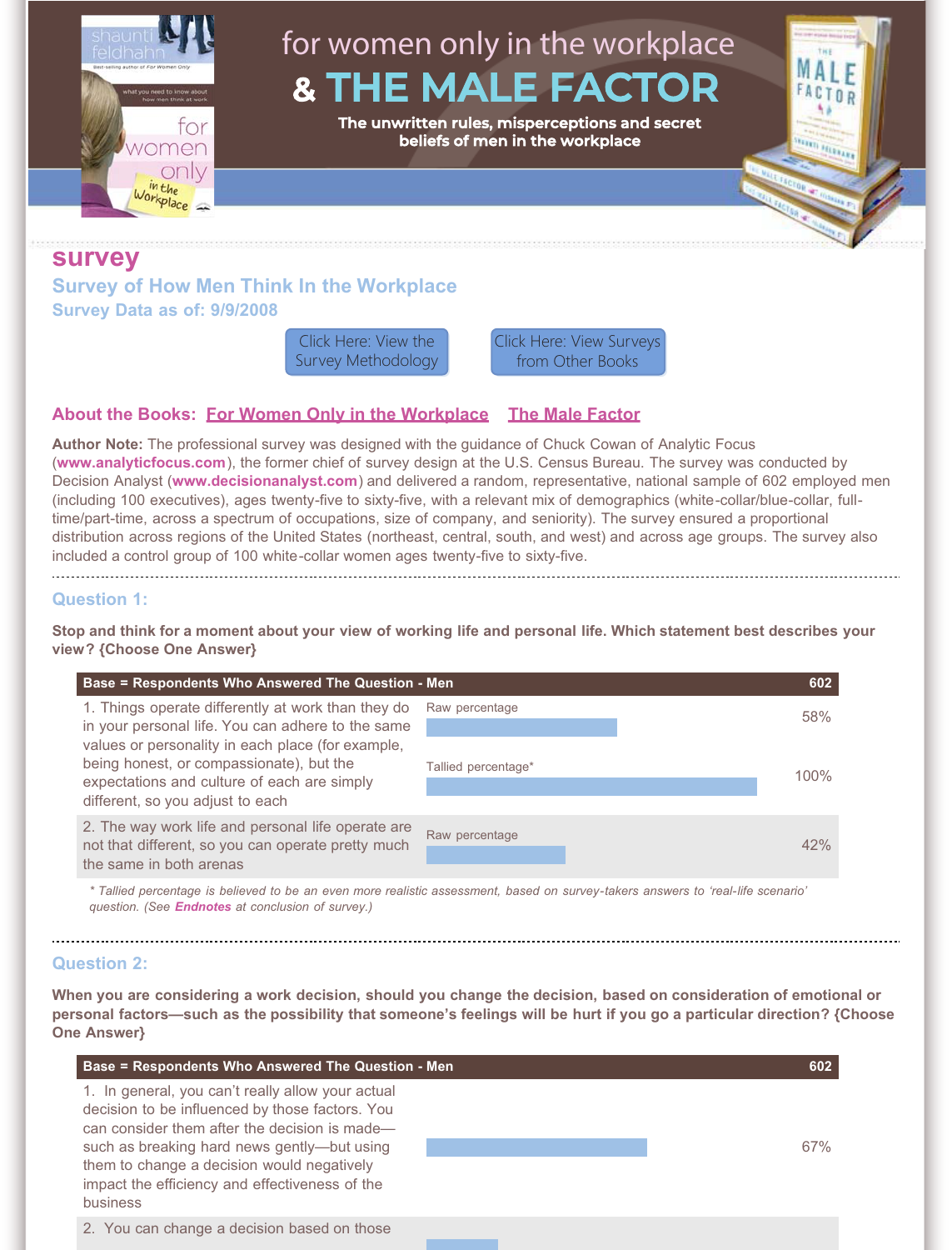| factors; doing so won't negatively impact the<br>business                                                                | 22% |
|--------------------------------------------------------------------------------------------------------------------------|-----|
| 3. You should change your decision based on<br>those factors; doing so will improve the<br>effectiveness of the business | 11% |

# **Question 3:**

**Wherever a hypothesis was tested but not borne out in the survey, those subjects were dropped from further research for now. Those questions therefore are not included in this presentation of the survey. Any skipped questions are not missing but rather relate to the dropped subjects.**

# **Question 4:**

**Suppose you're in the middle of working on something and a colleague comes into your office. She mentions some family problems, and you sense she needs to talk for a while. Regardless of how you actually respond, are you likely to have the following feeling? "I should discuss it with her, to show that I care…but privately, I'd really rather not because I fear I'll get sucked into a personal conversation, and I just don't have time for that here." {Choose One Answer}**

| Base = Respondents Who Answered The Question - Men      | 602 |
|---------------------------------------------------------|-----|
| 1. Yes, I may have that feeling                         | 44% |
| 2. No, I'm not likely to have that feeling              | 35% |
| 3. Yes, I am likely to have that feeling                | 22% |
| Note: Due to rounding, some totals slightly exceed 100% |     |

#### **Question 5:**

**Now suppose that a work associate approaches you and starts talking about a work issue, but doesn't first tell you the point of the question or the matter at hand. In general, is it harder to listen and follow what they are saying, if they don't state the point up front? {Choose One Answer}**

| Base = Respondents Who Answered The Question - Men                                                                  | 602 |
|---------------------------------------------------------------------------------------------------------------------|-----|
| 1. Yes. I do feel like I have to work harder to<br>listen if I don't know where they are going                      | 60% |
| 2. No. I'm generally fine with listening to the story<br>or the details unfold without finding it hard to<br>listen | 40% |

#### **Question 6:**

**Below are several quotes from various successful businessmen about how they privately feel at times. Do you sometimes find yourself instinctively feeling this way? (When answering, please consider how you actually feel, regardless of whether you think it is logical or whether you "should" feel that way.) {Choose One Answer For Each Statement}**

| <b>Question</b>                                                                                                                                                                                              | I feel like this<br>regularly | I feel like this<br>sometimes | I rarely or never feel<br>like this |
|--------------------------------------------------------------------------------------------------------------------------------------------------------------------------------------------------------------|-------------------------------|-------------------------------|-------------------------------------|
| 6.1 "It all depends on me."                                                                                                                                                                                  | 25%                           | 60%                           | 16%                                 |
| 6.2 "If I have a work success (for example, I land<br>a big deal), I don't feel like it gives me much<br>breathing room to celebrate and relax. Business<br>is all about 'what have you done for me lately?" | 25%                           | 50%                           | 25%                                 |
| 6.3 "If everyone doesn't pull together and keep<br>things moving forward every single day, things<br>will break down."                                                                                       | 28%                           | 52%                           | 20%                                 |
| 6.4 "Work feels like a sprint from task to task and<br>goal to goal; even during 'down times' I feel a<br>sense of urgency."                                                                                 | 27%                           | 49%                           | 24%                                 |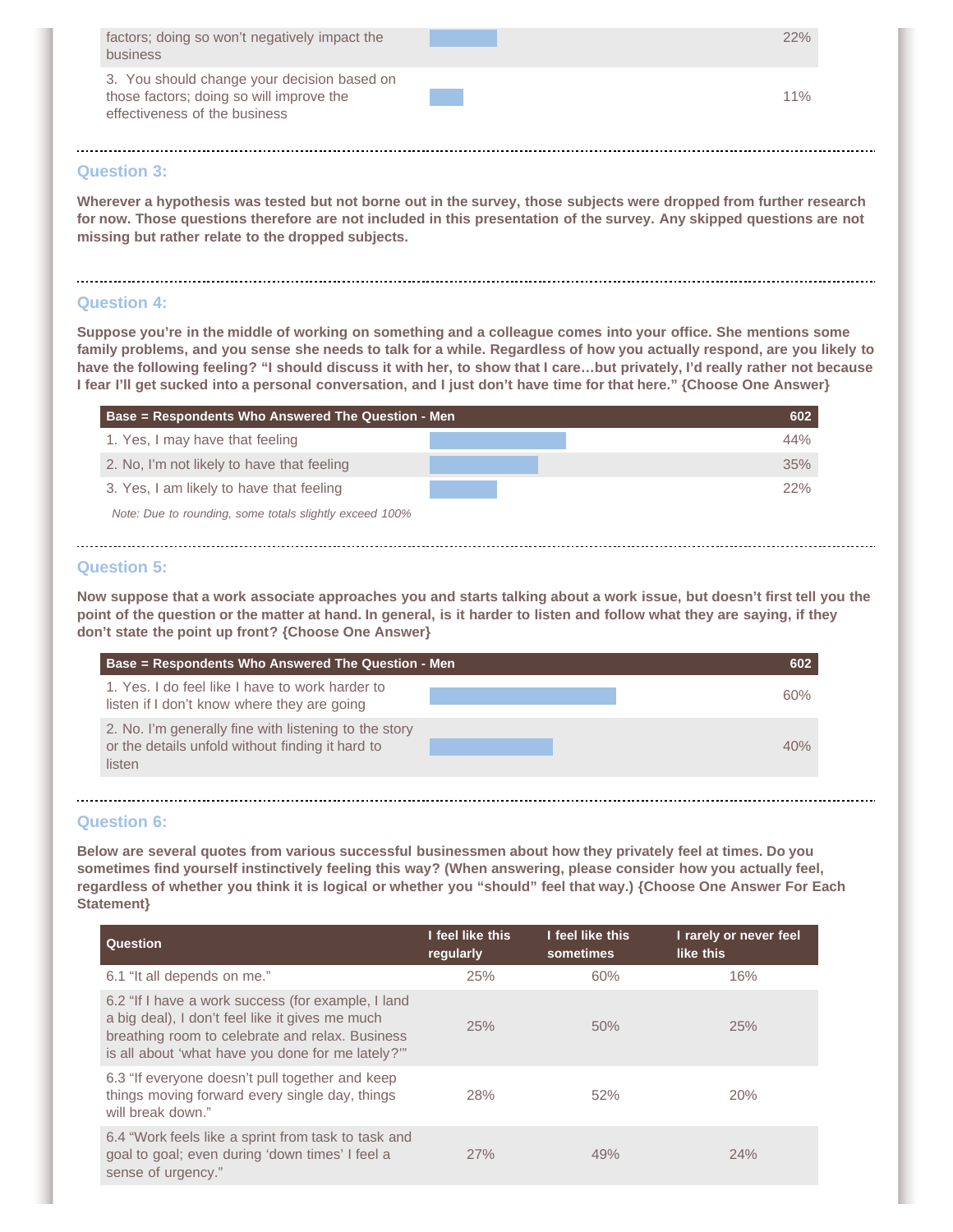| 6.5 "Whether or not my actual job involves<br>juggling multiple tasks, I feel like a juggler who is<br>trying to keep a dozen balls in the air; if I lose my<br>focus, it will all come crashing down around me." | 31% | 45% | 24% |
|-------------------------------------------------------------------------------------------------------------------------------------------------------------------------------------------------------------------|-----|-----|-----|
| 6.6 "No matter how successful I get, I still feel a<br>bit like I'm pushing a rock uphill—gravity is still<br>there, working against me. I have to be vigilant or<br>I'll slip backwards."                        | 27% | 48% | 25% |
| 6.7 "I'm not always as confident as I look."                                                                                                                                                                      | 21% | 55% | 24% |
| 6.8 "I can be doing great in business, enjoy a<br>challenge, and still at times feel like, okay, I hope<br>I can figure this thing out before someone<br>realizes that I'm not sure what I'm doing!"              | 16% | 54% | 30% |
| Note: Due to rounding, some totals slightly exceed 100%                                                                                                                                                           |     |     |     |

## **Question 7:**

**Note: Several questions were worded only slightly differently for the female control group and those questions are not included here.**

**The relevant questions that were substantively different or were only asked of female survey takers (and thus discussed in the book) are appended at the end of this presentation of the survey.**

## **Question 11:**

**Imagine you are in a business meeting, and a woman with a great body stands up to give a presentation. She is all business, but she is wearing a suit and blouse that shows off her figure in some way (for example, a low-cut blouse or tight skirt). Which answer below most closely describes the likely impact of that on your ability to concentrate on her presentation? {Choose One Answer}**

| Base = Respondents Who Answered The Question - Men                                                                                         | 602 |
|--------------------------------------------------------------------------------------------------------------------------------------------|-----|
| 1. I'm instinctively drawn to look at her body, and<br>sneak in peeks when she won't notice-so I'm<br>missing quite a bit of what she says | 14% |
| 2. I try to concentrate, but I'm distracted from<br>trying to look at her face and not her body-so I<br>miss some of what she says         | 50% |
| 3. I'm not affected; I can concentrate fully on her<br>presentation                                                                        | 36% |

# **Question 12:**

**When you see a woman dress in a way that shows off her figure, which (if any) of the following thoughts might you have about why she is dressing that way? {Choose One Answer On Each Row}**

| Base = Respondents Who Answered The Question - Men                                                                         | 602 |
|----------------------------------------------------------------------------------------------------------------------------|-----|
| 1. She wants the men around her to look at her<br>body                                                                     | 74% |
| 2. She probably wants to use her curves to sell<br>the deal (or create some business advantage)                            | 66% |
| 3. She's advertising or saying "come and get it"                                                                           | 20% |
| 4. She's conscious of the fact that she's showing<br>off her body, and she's doing it on purpose to<br>create an advantage | 70% |
| 5. She must not understand how she's being<br>perceived-and it's not a perception she would<br>want                        | 39% |
| 6. She does understand how she's being<br>perceived—and she doesn't care                                                   | 67% |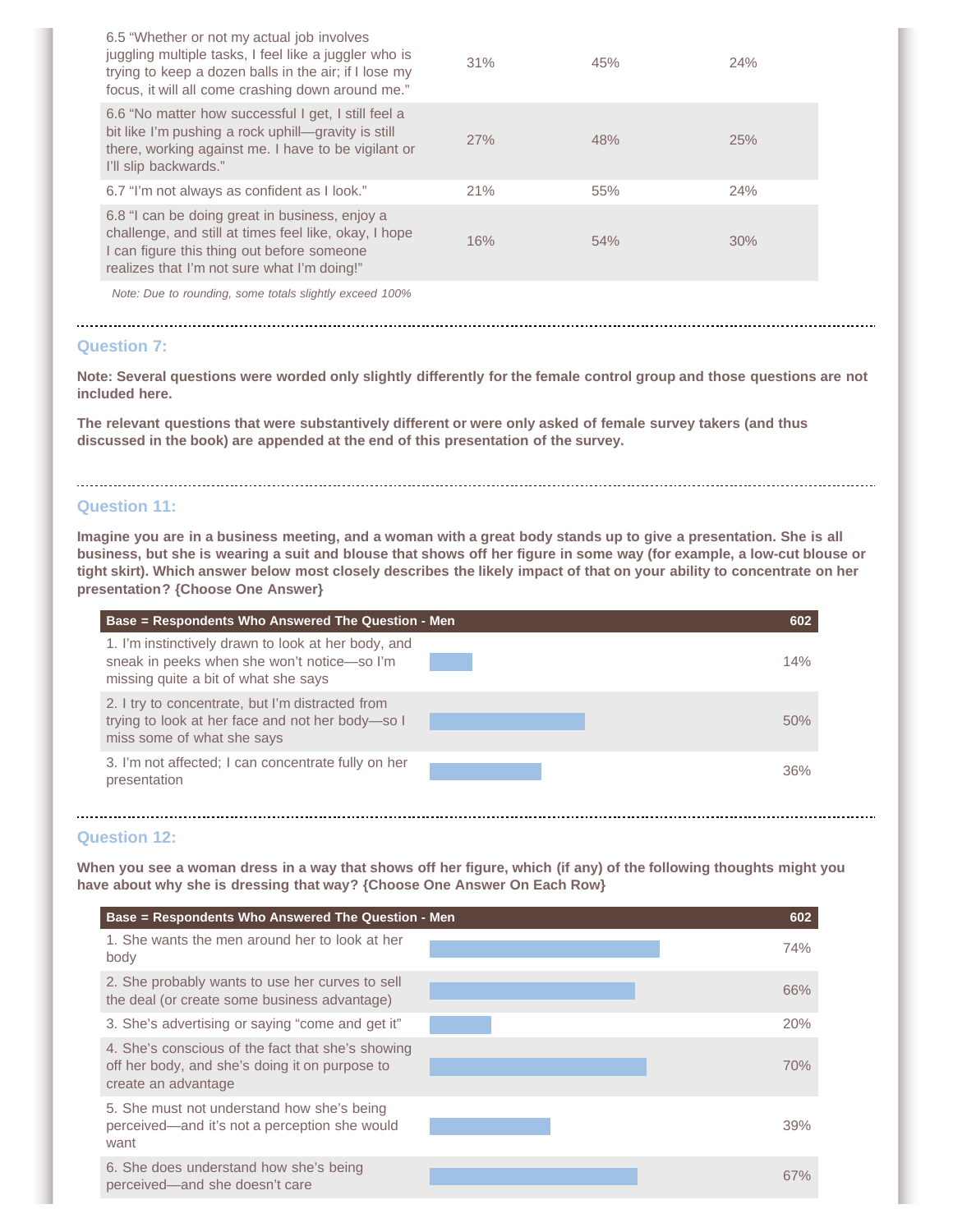*Note: The answers for each row above were 'I might think that' and 'I would not think that'. This is only the percent of men who answered 'I might think that way' for each answer.*

## **Question 13:**

**Thinking about the working women you see during the course of the workweek, how often do you encounter, or see, a woman wearing clothes that you consider distracting for showing off her figure in some way? This includes presumed 'unintentional' cases, such as a button-up shirt that isn't buttoned up as high as usual, and so on. Which choice below comes closest to describing how often you see a woman dressed in that way, in the working environment? {Choose One Answer}**



#### **Question 17:**

**Which statement about trust and respect do you agree with most? If you agree with both, which is most important to you, to be able to instinctively trust and respect someone in the workplace? {Choose One Answer}**

| Base = Respondents Who Answered The Question - Men                                                                                                                                                                                                | 602        |
|---------------------------------------------------------------------------------------------------------------------------------------------------------------------------------------------------------------------------------------------------|------------|
| 1. I trust and respect someone most when they<br>are being themselves instead of trying to create a<br>certain persona (for example, trying to come<br>across as a hardened personality, when, in fact,<br>they have a compassionate personality) | <b>77%</b> |
| 2. I trust and respect someone the most if they<br>get the job done, period, even if in the process<br>they put on the persona of someone they<br>absolutely are not                                                                              | 23%        |

#### **Question 18:**

**Consider times in your working life when you have seen two co-workers have a work-related conflict and then begin to express annoyance with each other over time. Did you have any of the following perceptions about the situation and those co-workers? {Choose One Answer On Each Row Below}**

| Base = Respondents Who Answered The Question - Men                          | 602 |
|-----------------------------------------------------------------------------|-----|
| 1. Getting personal in the workplace is not<br>appropriate                  | 77% |
| 2. This is wasting time and hurting the<br>organization's efficiency        | 82% |
| 3. It makes me think they are choosing to not set<br>this aside             | 73% |
| 4. It makes me think that they are incapable of<br>setting this aside       | 61% |
| 5. Handling things this way could limit their<br>professional opportunities | 79% |
| 6. Whatever else I think about it, I do not want to<br>get dragged in       | 74% |
| 7. It won't negatively impact the business, so it's                         | 19% |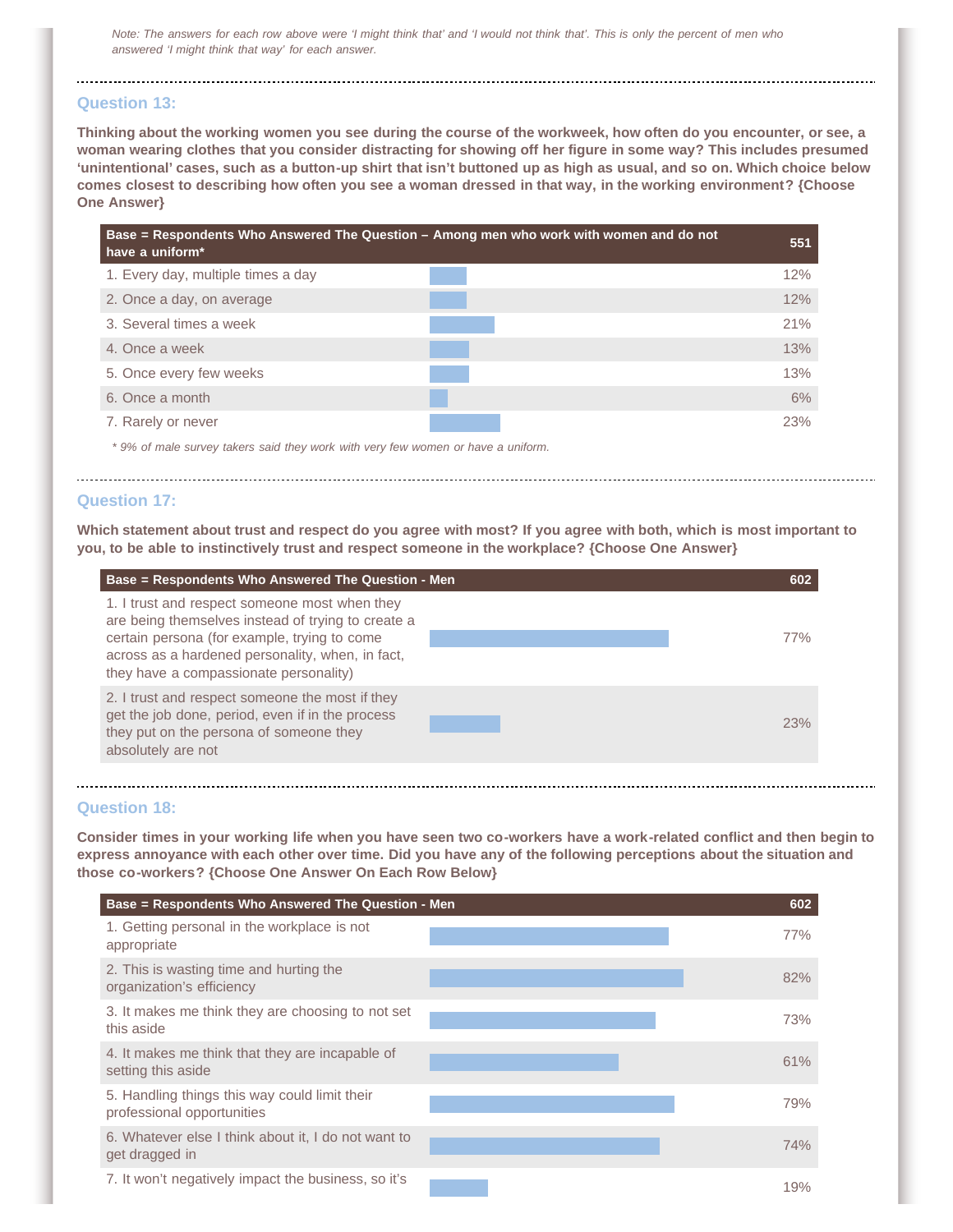| fine if they process things this way                |     |
|-----------------------------------------------------|-----|
| 8. If people become annoyed with each other, it's   |     |
| important for them to be able to express it openly. | 49% |
| in their own way                                    |     |

*Note: The answers for each row above were 'I did think that' and 'I did not think that'. This is only the percent of men who answered 'I did think that' for each answer.*

## **Question 19:**

**In the previous situation, what do you think they should have done, from the moment the annoyance began? {Choose One Answer}**

| Base = Respondents Who Answered The Question - Men                                                                 | 602 |
|--------------------------------------------------------------------------------------------------------------------|-----|
| 1. They should have never allowed themselves to<br>have the feelings of annoyance, to begin with                   | 9%  |
| 2. They should stuff the feelings of annoyance<br>and put it behind them immediately                               | 14% |
| 3. They should address the issue directly, and<br>then stop bringing it up or displaying annoyance                 | 74% |
| 4. They should express the feelings of annoyance<br>as they have been doing and let it naturally run its<br>course | 4%  |
| Note: Due to rounding, some totals slightly exceed 100%                                                            |     |
|                                                                                                                    |     |

# **Question 20:**

**Now, this is a sensitive question, but your anonymous input will be helpful. In the type of scenario you recollected for the question at the top of this page, in your experience what is more likely to be the gender of those expressing annoyance? {Choose One Answer}**

| <b>Base = Respondents Who Answered The Question - Men</b> |  | 602 |
|-----------------------------------------------------------|--|-----|
| 1. It is more likely that both will be women              |  | 49% |
| 2. It is more likely to be one man and one woman          |  | 29% |
| 3. It is more likely that both will be men                |  | 22% |
|                                                           |  |     |

# **Question 23:**

**Suppose you are in an important meeting that you know you and your team will need to evaluate afterwards. One of your female colleagues contributes well to the discussion, but also gets quite emotional and upset about some criticism of your team's project. Which of the following feelings are you most likely to have? {Choose One Answer}**

| Base = Respondents Who Answered The Question - Men                                                                            | 602 |
|-------------------------------------------------------------------------------------------------------------------------------|-----|
| 1. I fear that her emotion could draw others into<br>it, and make it a more emotional, less productive<br>meeting             | 26% |
| 2. I agree with (1), above, and as a result, feel I<br>would need to filter the emotional stuff out so I<br>can think clearly | 49% |
| 3. I don't fear the meeting becoming more<br>emotional; if it did, it wouldn't impact me at all                               | 25% |

# **Question 24:**

**Now, suppose that you are leaving the meeting in which your female colleague was emotional and upset. As you prepare to review the meeting, what thought is most likely to be your first reaction? {Choose One Answer}**

**Base = Respondents Who Answered The Question - Men 602**

1. She's emotional, so unfortunately she's

probably not thinking very clearly right now; it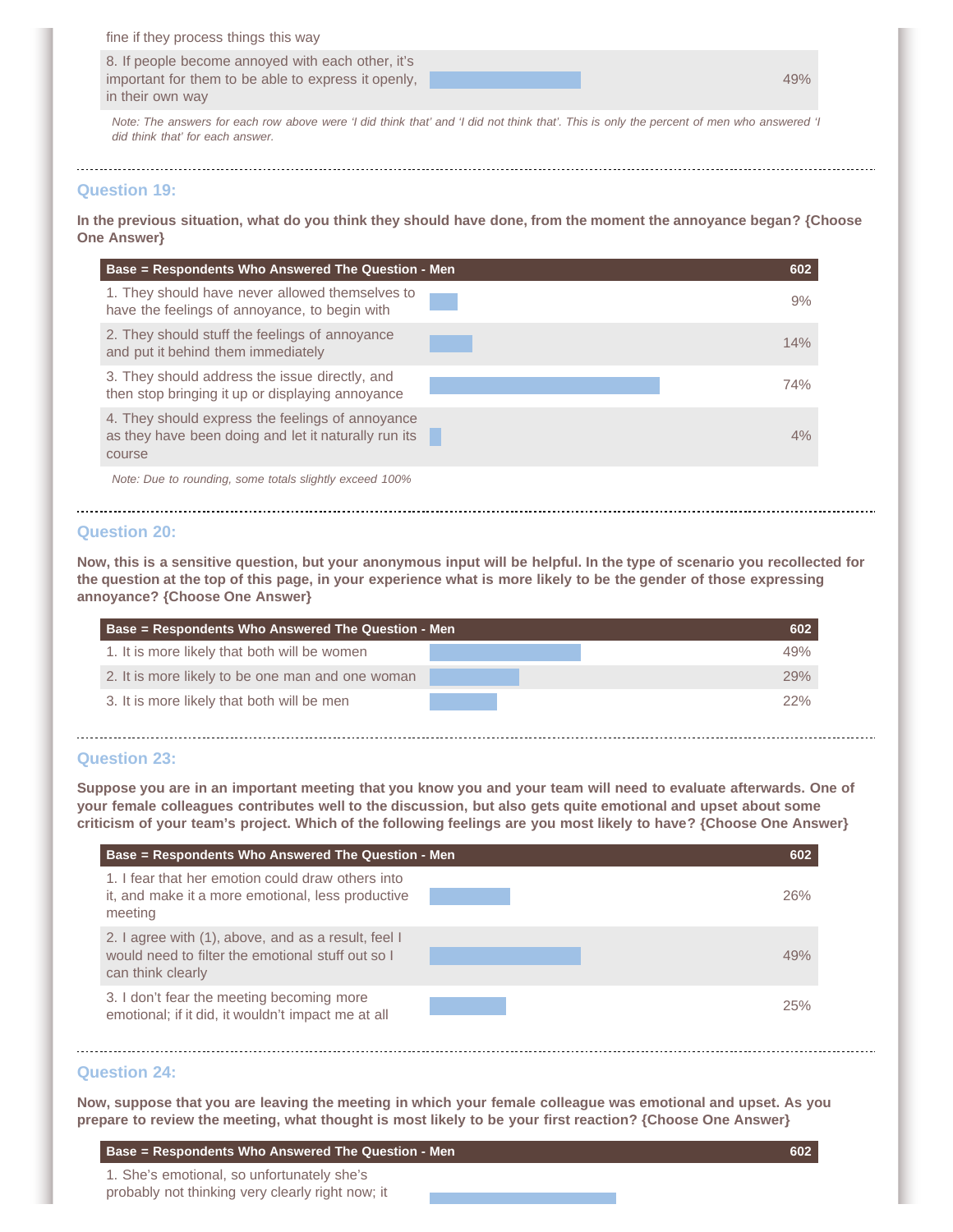| casts a doubt over whether I can trust her<br>judgment of this particular meeting                                                             |  | 60% |
|-----------------------------------------------------------------------------------------------------------------------------------------------|--|-----|
| 2. She's emotional, but her ability to think clearly<br>is not impaired by that; I can fully trust her<br>judgment of this particular meeting |  |     |
|                                                                                                                                               |  |     |

## **Question 25:**

**Suppose for the past year you have been part of a 10-person team working on a big project. Everyone contributed well to the end result. During the year, for family reasons, two team members arranged to work from home on Fridays. And during intense deadlines they couldn't stay at the office late or on weekends with the rest of the team, but made an effort to work from home. All team members were supportive and agreed that those two individuals had great value, even if they couldn't put in as many hours or be available at the same times. When it comes time to be individually evaluated, compensated and promoted, however, how do you feel about your contribution versus theirs? {Choose One Answer}**

| <b>Base = Respondents Who Answered The Question - Men</b>                                                                                                                                 |  | 602 |
|-------------------------------------------------------------------------------------------------------------------------------------------------------------------------------------------|--|-----|
| 1. I view it as exactly the same                                                                                                                                                          |  | 44% |
| 2. I don't view it as the same. There's just no<br>substitute for the fact that I was willing to spend<br>more time at the office to get the job done. I<br>should be recognized for that |  | 36% |
| 3. I agree with (2), above, and would probably be<br>a bit frustrated or even angry if we were<br>evaluated and compensated exactly the same                                              |  | 20% |

## **Question 26:**

**Now, suppose the two team members who worked a different schedule did, in fact, receive somewhat lower bonuses, and they protest not being equally compensated with the rest of the team. Management explains that they simply didn't work as many hours as the others, and weren't always available at the same times, but the two workers tell you and the others that it still wasn't fair. How is that most likely to impact your view of those two team members, if at all? {Choose One Answer}**

| Base = Respondents Who Answered The Question - Men                                                                                                          | 602 |
|-------------------------------------------------------------------------------------------------------------------------------------------------------------|-----|
| 1. I'd view them as brave and fighting for their<br>rights                                                                                                  | 15% |
| 2. It wouldn't impact how I viewed them either<br>way                                                                                                       | 37% |
| 3. I'd be puzzled why they don't seem to<br>understand that there was a reason for the lesser<br>bonus, and view them as a bit out of touch with<br>reality | 31% |
| 4. I agree with (3), above, and believe that their<br>complaints about unfair treatment will be viewed<br>more negatively than the disparity in their hours | 16% |
| Note: Due to rounding, some totals may slightly be less than 100%                                                                                           |     |

#### **Question 27:**

**In which of the following areas, if any, do you sometimes feel less than confident, or question how others view you? {Choose All Correct Answers}**

| Base = Respondents Who Answered The Question - Men                         | 602 |
|----------------------------------------------------------------------------|-----|
| 1. Whether I'm smart and good at what I do                                 | 24% |
| 2. Whether I'm expendable                                                  | 28% |
| 3. Whether I will be able to get another good job if<br>this one goes away | 36% |
| 4. Whether I am likeable                                                   | 20% |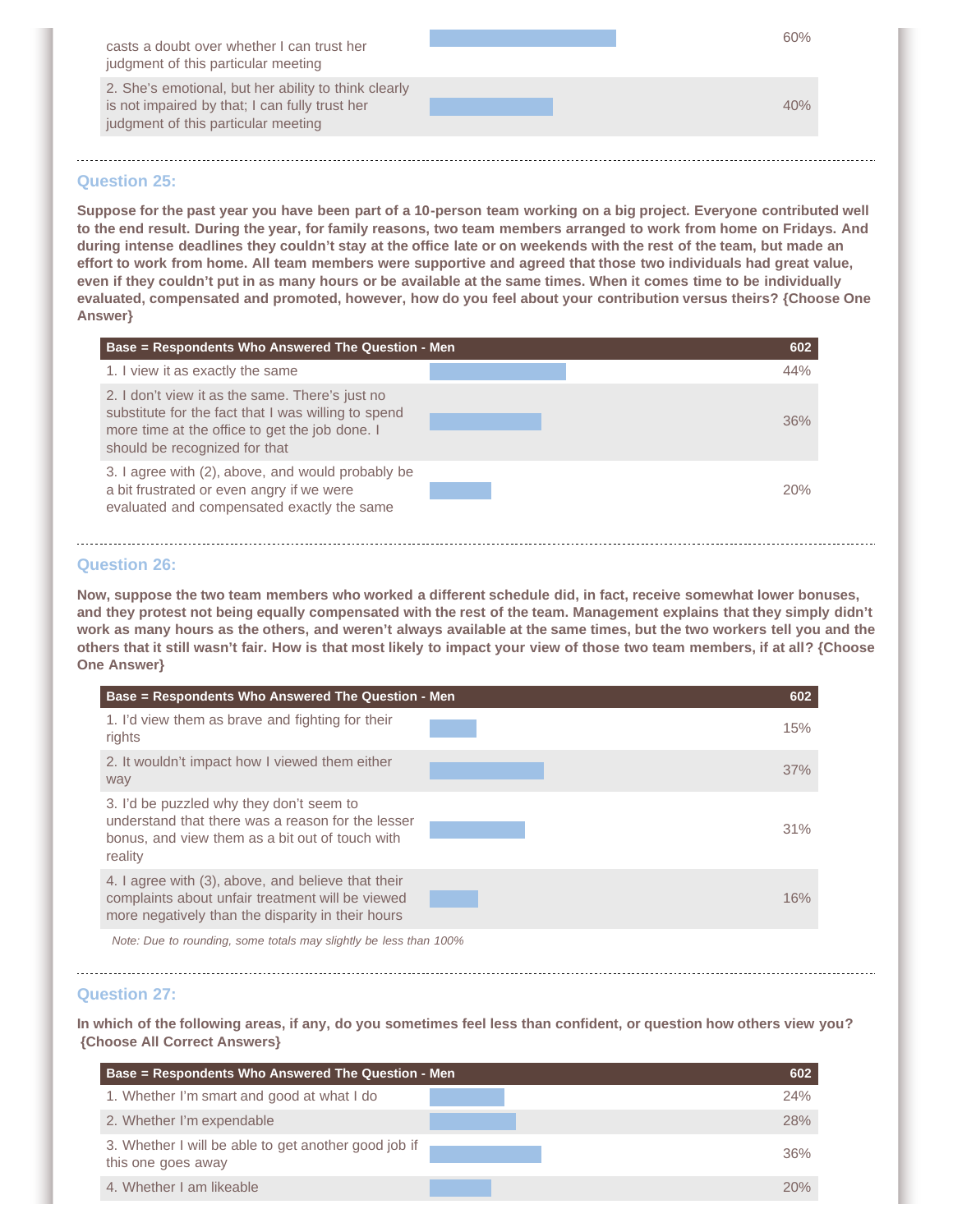| 5. Whether others view me as successful                                           | 19% |
|-----------------------------------------------------------------------------------|-----|
| 6. Whether I measure up to my colleagues                                          | 22% |
| 7. Whether I'm viewed as capable-especially by<br>my boss                         | 28% |
| 8. Whether my ideas are being accepted                                            | 27% |
| 9. Whether I am influential/whether others listen<br>to me                        | 29% |
| 10. None of the above; I rarely struggle with<br>confidence in any of these areas | 26% |
|                                                                                   |     |

# **Question 29:**

**Suppose you're making a proposal in a group meeting, and a female colleague begins asking you "why" questions (for example, "Why did you choose that approach?" or "Why is your project structured that way?"). What is your most likely first, gut-level reaction? {Choose One Answer}**

| Base = Respondents Who Answered The Question - Men    | 602 |
|-------------------------------------------------------|-----|
| 1. It feels like she's questioning my judgment        | 8%  |
| 2. It feels like she's just trying to understand      | 38% |
| 3. Both (above answers)                               | 12% |
| 4. Either (above answers), depending on the<br>person | 42% |

#### **Question 30:**

**In your opinion, are there certain things that even skilled and talented women sometimes unintentionally do that undermines their effectiveness with men, simply because they don't realize how they are being perceived by the men they work with? {Choose One Answer}**

| <b>Base = Respondents Who Answered The Question - Men</b> | 602 |
|-----------------------------------------------------------|-----|
| 1. Yes, I agree with that                                 | 66% |
| 2. No, I don't agree with that                            | 34% |

# **Question 31:**

**Please provide an example of something that even a skilled woman might unintentionally do that undermines her effectiveness or perception with men.**

*Author's Note: The men's verbatim answers to this question, from both the professional survey and the follow-up survey, can be found [here](http://www.shaunti.com/research/survey-mens-responses-to-how-men-think-in-the-workplace/).*

#### **Question 33:**

**Finally, if you could give one piece of advice to women in the workplace, what is the one most important thing you would say to them?**

*Author's Note: The men's verbatim answers to this question, from both the professional survey and the follow-up survey, can be found [here](http://www.shaunti.com/research/survey-mens-responses-to-how-men-think-in-the-workplace/).*

#### **Question 8:**

**How often would you say that you wear work outfits that emphasize or allow sight of your figure? This would include, for example, as low-cut shirt that shows some cleavage or a tight skirt. Only women answered this question. {Choose One Answer}**

| <b>Base = Respondents Who Answered The Question - Women</b> |     |
|-------------------------------------------------------------|-----|
| 1. I wear those frequently                                  | 4%  |
| 2. I wear those sometimes                                   | 22% |
| 3. I wear those rarely                                      | 38% |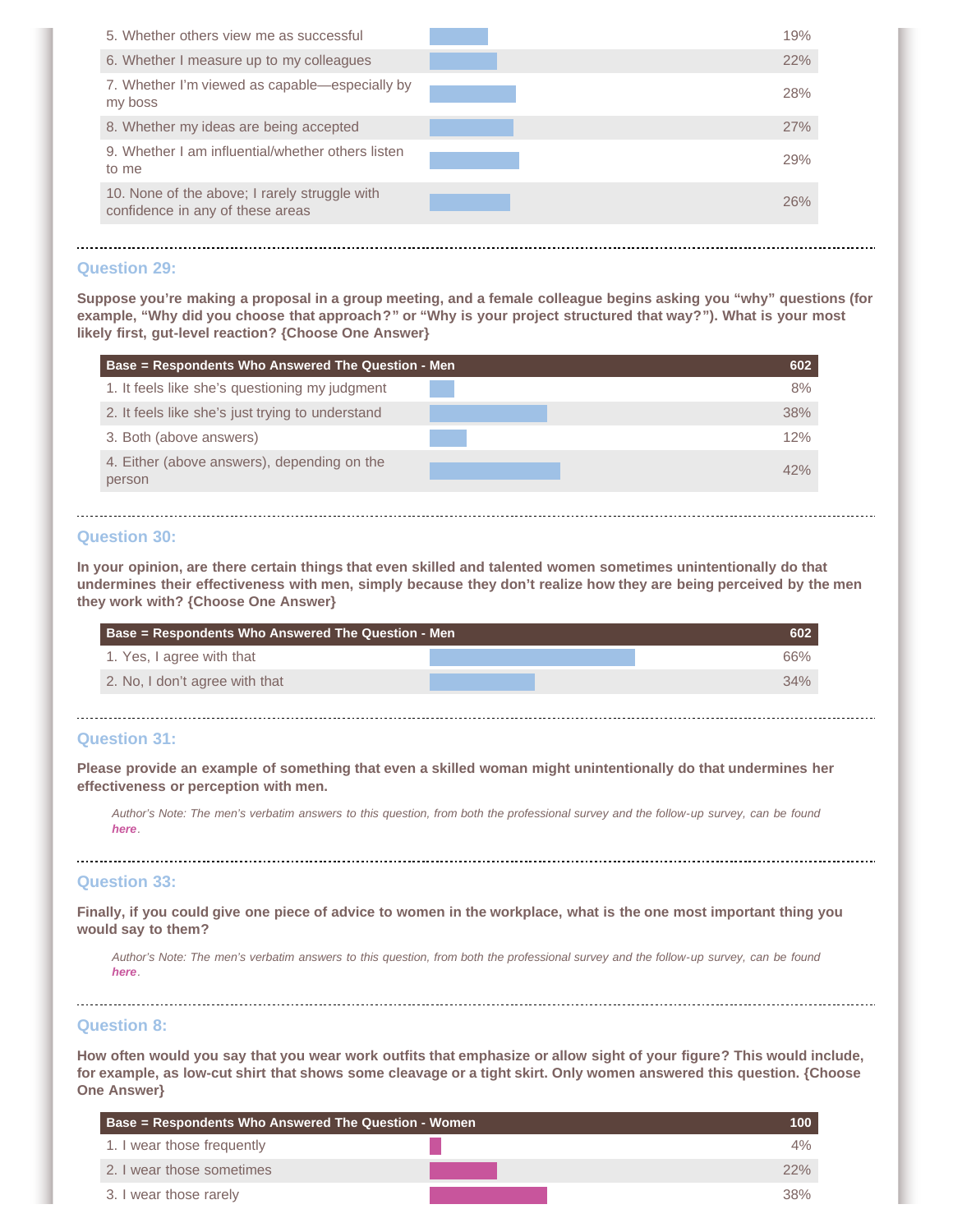| 4. I never wear those | 36% |
|-----------------------|-----|

#### **Question 9:**

**When you wear those outfits, which (if any) of the following thoughts might be going through your mind? {Choose One Answer For Each Row}**

| Base = Those who answered: "that there are times they wear such outfits" - Women                                                  | 64  |
|-----------------------------------------------------------------------------------------------------------------------------------|-----|
| 1. I enjoy feeling good about how I look.                                                                                         | 91% |
| 2. I want those around me to notice my figure.                                                                                    | 34% |
| 3. I want the men around me to look at my body.                                                                                   | 23% |
| 4. I am frankly hoping to create some business<br>advantage; for example, to sell the deal I'm<br>pitching.                       | 17% |
| 5. I am advertising or saying "come and get it."                                                                                  | 3%  |
| 6. I am conscious of the fact that I am showing<br>off my body, and am doing it on purpose to create<br>an advantage.             | 16% |
| 7. My outfit isn't about trying to show off my<br>figure at all; I'm just trying to look good and am<br>wearing what is in style. | 89% |

*Note: The answers for each row above were 'I might think that' and 'I would not think that'. This is only the percent of women who answered 'I might think that way' for each answer.*

#### **Question 10:**

**Imagine you are in a business meeting, and a woman stands up to give a presentation. She is all business, but she is wearing a suit and blouse that emphasizes her figure in some way (for example, a low-cut blouse or tight skirt). Which answer below most closely describes the likely impact of that (if any) on your ability to concentrate on her presentation? {Choose One Answer}**

| Base = Respondents Who Answered The Question - Women                                          | 100 |
|-----------------------------------------------------------------------------------------------|-----|
| 1. This isn't something that affects me; I can<br>concentrate fully on her presentation       | 69% |
| 2. I am somewhat distracted by what she's<br>wearing-so I miss some of what she says          | 29% |
| 3. I am very distracted by what she's wearing-<br>so I'm missing quite a bit of what she says | 2%  |

#### **Question 20:**

**Now, this is a sensitive question, but your anonymous input will be helpful. In the type of scenario you recollected for the question at the top of this page, in your experience what is more likely to be the gender of those expressing annoyance? {Choose One Answer}**

| <b>Base = Respondents Who Answered The Question – Control Group of Women</b> | 100        |
|------------------------------------------------------------------------------|------------|
| 1. It is more likely that both will be women                                 | 73%        |
| 2. It is more likely to be one man and one woman                             | <b>20%</b> |
| 3. It is more likely that both will be men                                   | 7%         |

# <span id="page-7-0"></span>**Endnotes**

#### **Question 1:**

The tallied answer represents an estimate of men who actually did or didn't expect different behavior in the workplace, based on their answer(s) to several later questions about more "real life" scenarios. (Experience has found that both men and women at times have difficulty understanding their real answer to a purely conceptual question such as Q1, and that providing examples and real life scenarios often helps get at the issue a different way.) The tallied answer is comprised of those who gave one or more of the following answers on the survey: (1) on Q1 (the original question noted here); (1) on Q2; (1) or (2) on Q4; (1) Q18.1,